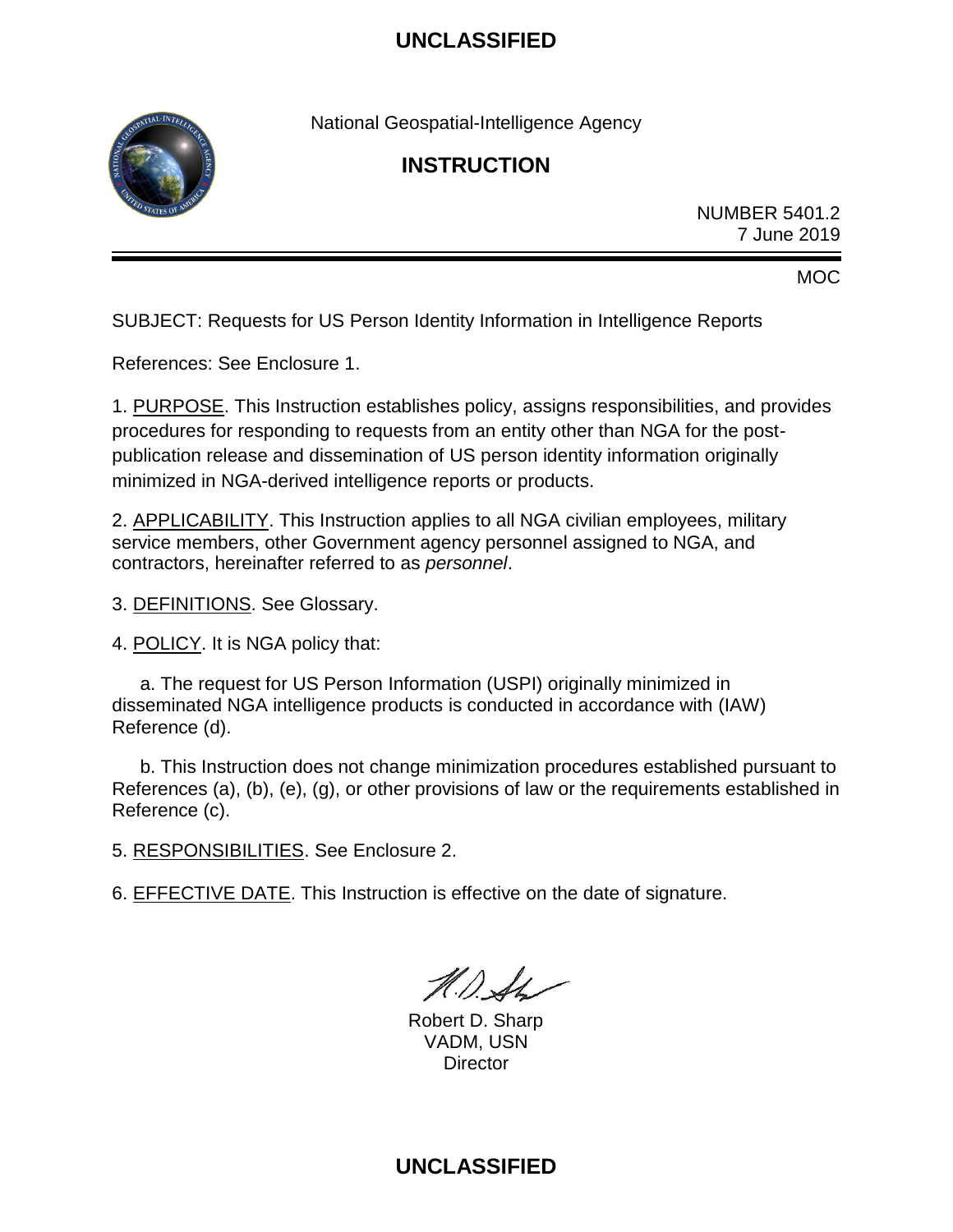*NGAI 5401.2*

**Enclosures** 

- 1. References
- 2. Responsibilities
- 3. Procedures

Glossary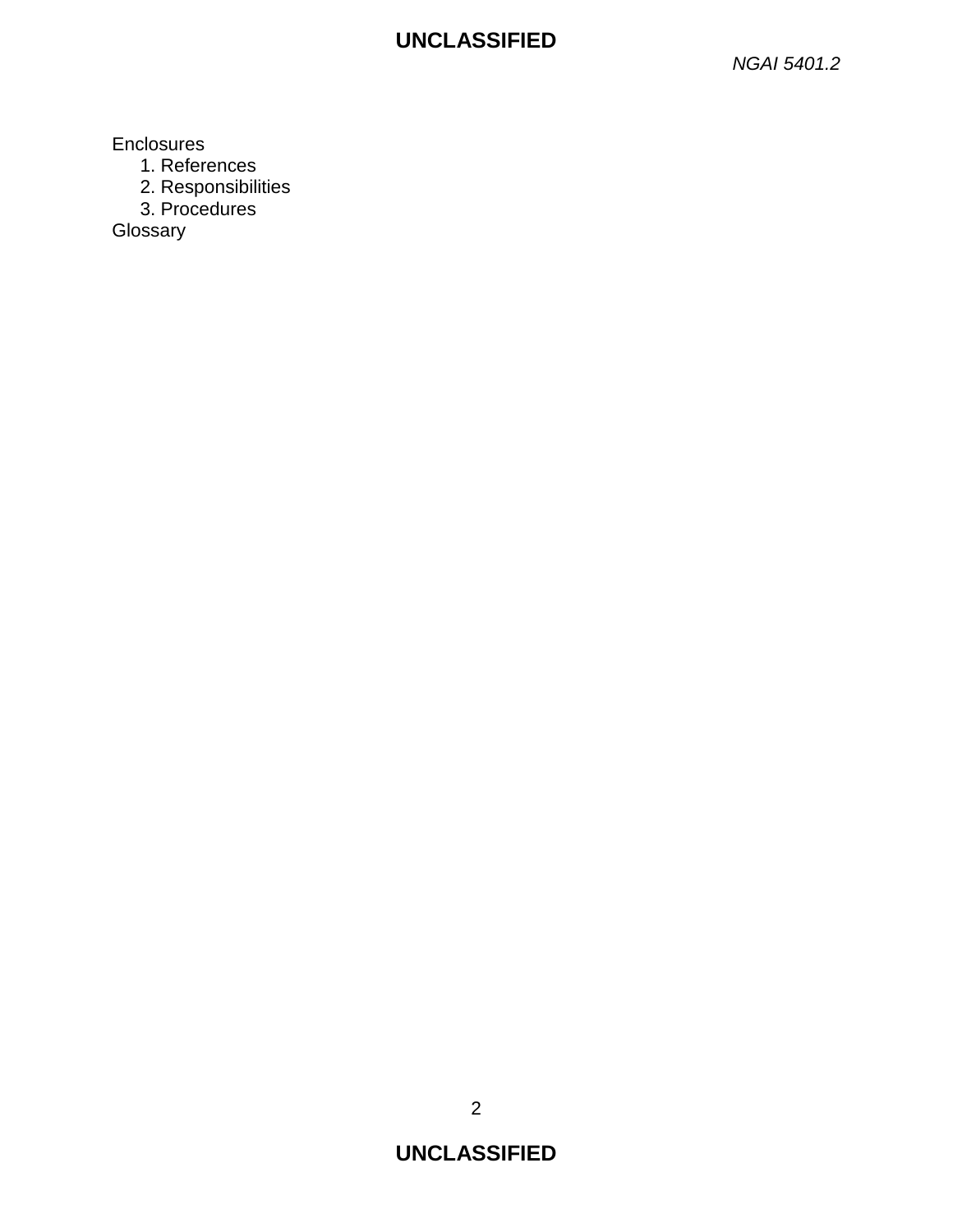### TABLE OF CONTENTS

| Director, Mission Oversight and Compliance/Senior Component Official for Privacy 6                                                                               |  |
|------------------------------------------------------------------------------------------------------------------------------------------------------------------|--|
|                                                                                                                                                                  |  |
| Mission Oversight and Compliance Privacy and Civil Liberties Division Review and<br>Associate Director for Operations Approval/Disapproval of Covered Request 10 |  |
| Director, Mission Oversight and Compliance/Senior Component Official for Privacy                                                                                 |  |
|                                                                                                                                                                  |  |
|                                                                                                                                                                  |  |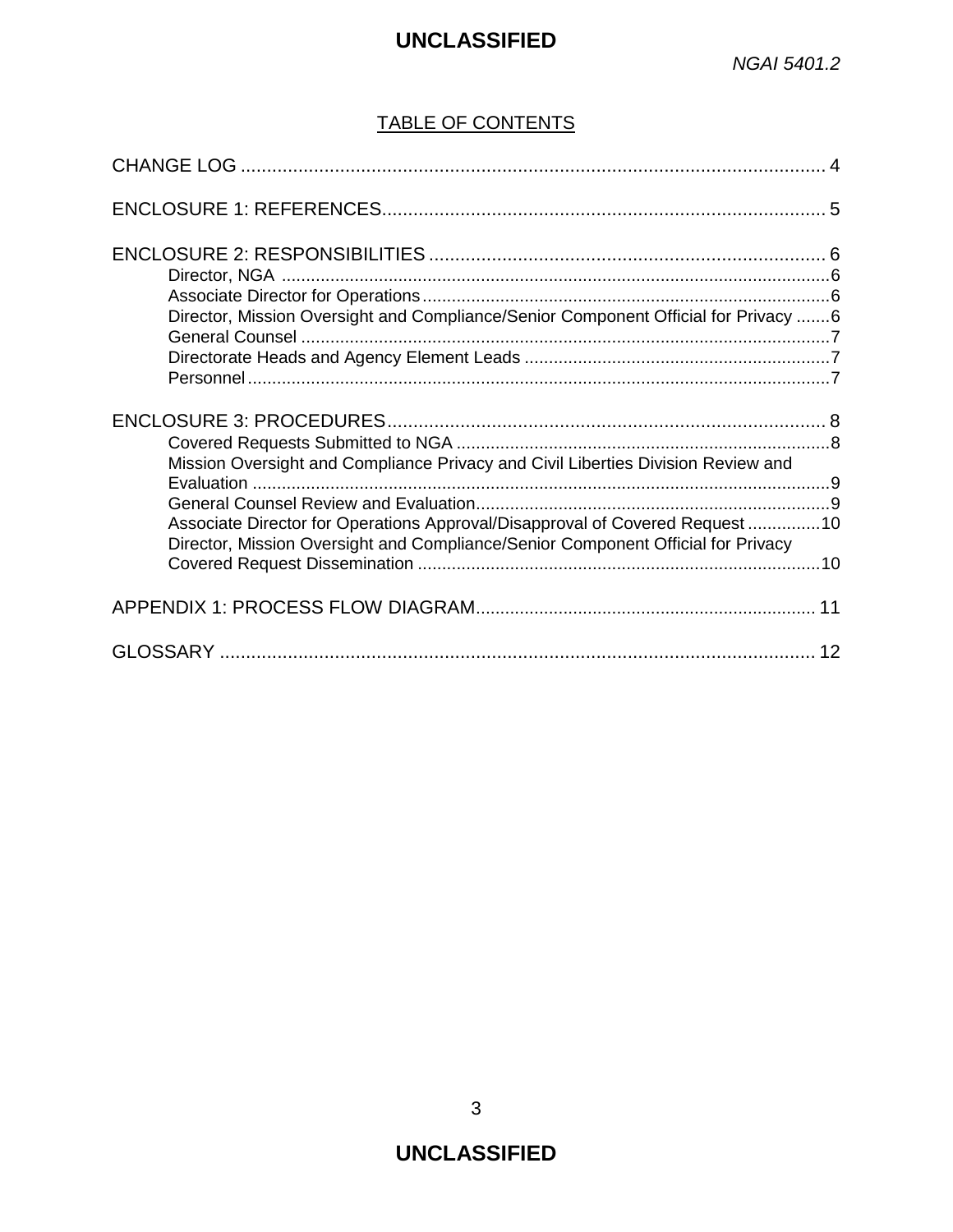### CHANGE LOG

| Change<br>Type | Change<br>Date | Revised<br>By | Pages<br>Affected | <b>Change Description</b> |
|----------------|----------------|---------------|-------------------|---------------------------|
|                |                |               |                   |                           |
|                |                |               |                   |                           |
|                |                |               |                   |                           |
|                |                |               |                   |                           |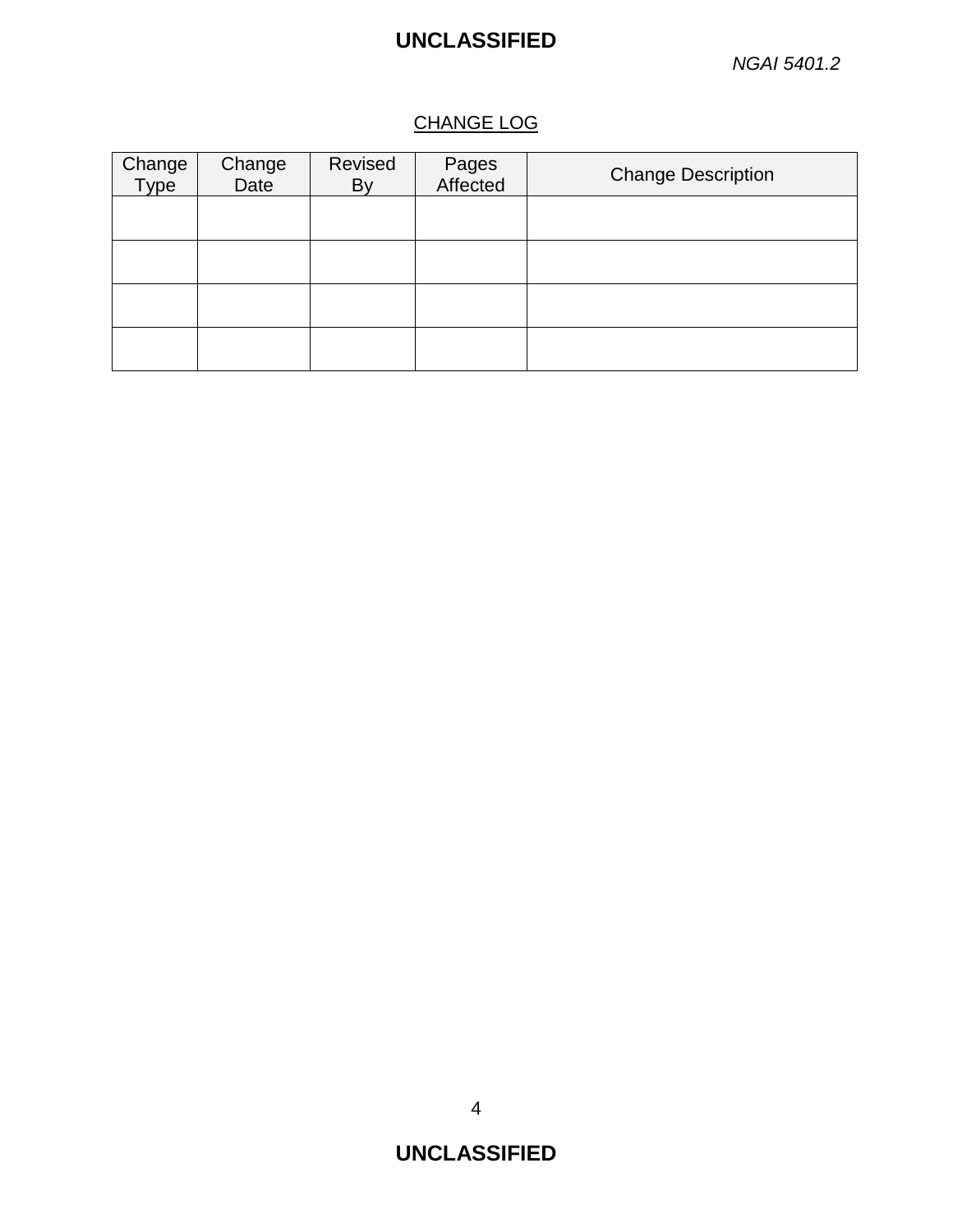#### ENCLOSURE 1

#### REFERENCES

- (a) Title 50 US Code § 1801, "Foreign Intelligence Surveillance Act [FISA] of 1978," as amended, 25 October 1978
- (b) Executive Order 12333, "United States Intelligence Activities," as amended, 30 July 2008
- (c) Intelligence Community Directive 112, "Congressional Notification," 29 June 2017
- (d) Intelligence Community Policy Guidance 107.1, "Requests for Identities of U.S. Persons in Disseminated Intelligence Reports," 11 January 2018
- (e) Department of Defense (DoD) Manual 5240.01, "Procedures Governing the Conduct of DoD Intelligence Activities," 8 August 2016
- (f) NGA Instruction (NGAI) 8040.2, Volume 1, "Records and Information Lifecycle Management: Records Management Program," 30 March 2016
- (g) NGAI 8900.4, "The Intelligence Oversight Compliance and Awareness Program," 17 January 2018
- (h) Memorandum for Chief Management Officer, DoD, Chief Office of Civil Liberties, Privacy, and Transparency, Office of the Director of National Intelligence, "Designation of NGA Senior Component Official for Privacy and Component Chief Civil Liberties Officer," 19 October 2018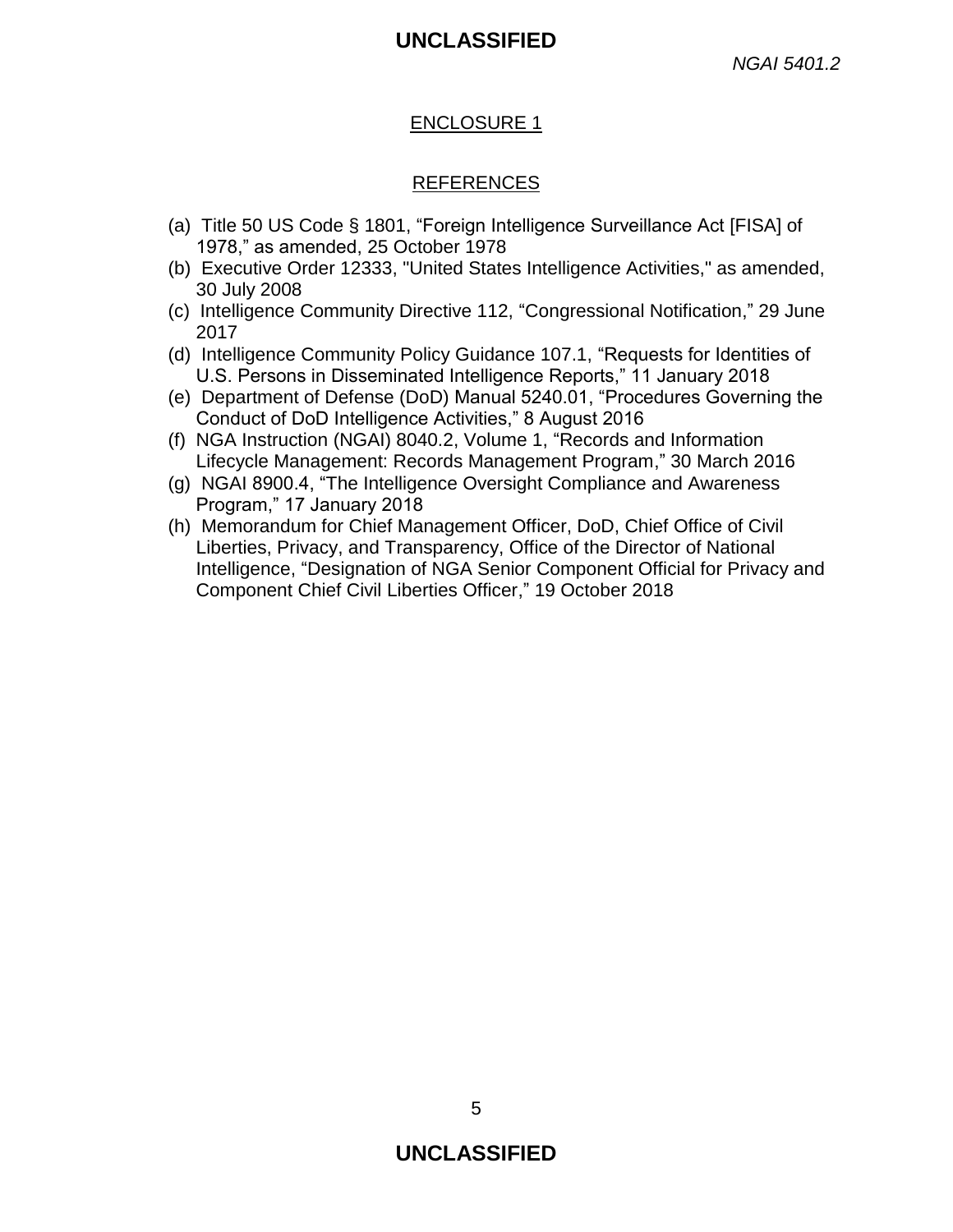#### ENCLOSURE 2

#### **RESPONSIBILITIES**

1. Director, NGA (D/NGA).

a. Delegates authority to approve Covered Requests to the Associate Director for Operations (ADO) IAW Reference (d).

b. Annually, by 1 March, submits a report on Covered Requests to the Director of National Intelligence (DNI), the Secretary of Defense (SecDef) through the DoD Senior Intelligence Oversight Official, and the congressional intelligence committees IAW Reference (d).

c. In consultation with the DNI, submits reports within 14 days after the date of an NGA Covered Request approval to the Chairmen and Ranking Members of the congressional intelligence committees concerning certain Covered Requests made during a period beginning on the date of a general election for President and ending on the date on which such President is inaugurated IAW Reference (d).

d. Designates the Senior Component Official for Privacy (SCOP) as the NGA official who facilitates the approval process for Covered Requests IAW Reference (h).

#### 2. ADO.

a. Approves or disapproves Covered Requests.

b. In the event of exigent circumstances or when a delay could negatively impact intelligence activities, approves the Covered Request based on the rationale provided by the Requesting Entity. The rationale may be oral or written.

3. Director, Mission Oversight and Compliance (D/MOC)/SCOP.

a. Coordinates with stakeholders to ensure NGA processes responses to Covered Requests in a timely, efficient, and compliant manner, with assistance from the General Counsel (GC) and other officers as necessary.

b. Assigns responsibility to the Chief, MOC Privacy and Civil Liberties Division (MOCP), to manage the Covered Request process, as shown in Appendix 1 of Enclosure 3.

c. Ensures that requesting entities provide the information necessary to adequately justify the Covered Request IAW Reference (d).

d. Ensures documentation for Covered Requests IAW Reference (d).

6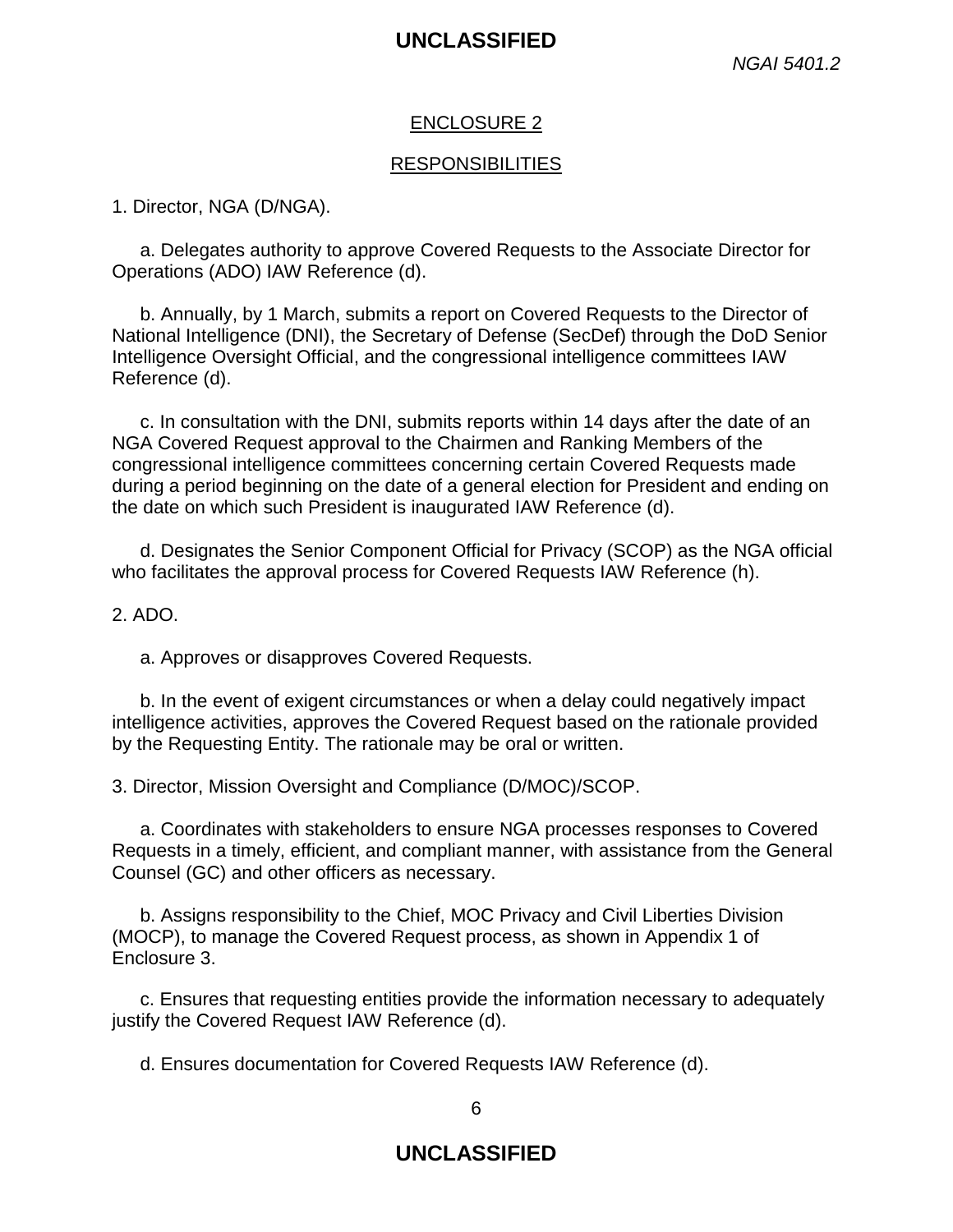e. Creates and retains records of Covered Requests IAW Reference (f).

f. Compiles and provides to D/NGA the information necessary to fulfill the reporting requirement to the SecDef, DNI, and congressional intelligence committees.

g. In the event that the Director's designee approves a Covered Request under exigent circumstances, or where a delay could negatively impact intelligence activities, ensures that the Requesting Entity provides a written basis for making the request within five business days after such a disclosure.

4. General Counsel (GC).

a. Provides GC or, in the absence of the GC, delegee review of Covered Requests when required by paragraph E.1.f. of Reference (d). GC delegation shall extend no further than the Senior Associate GC.

b. Provides legal review of all other requests, and concurrence or non-concurrence to recommendations made to the ADO, including the basis for the decision, as determined by the GC.

5. Directorate Heads and Agency Element Leads.

a. Promptly provide all Covered Requests to the NGA D/MOC for processing.

b. Provide D/MOC with a recommendation of whether to grant the Covered Request.

c. Coordinate on the disclosure of USPI in the Covered Request.

6. Personnel Responsible for Minimization of USPI in an NGA Intelligence Product.

a. Assess the reasoning behind minimization in the subject intelligence product to establish a basis for later revealing USPI.

b. Evaluate whether the justification provided in the Covered Request warrants disclosure of USPI.

c. Provide a recommendation as to disclosure of USPI to Directorate Head or Agency Element Lead.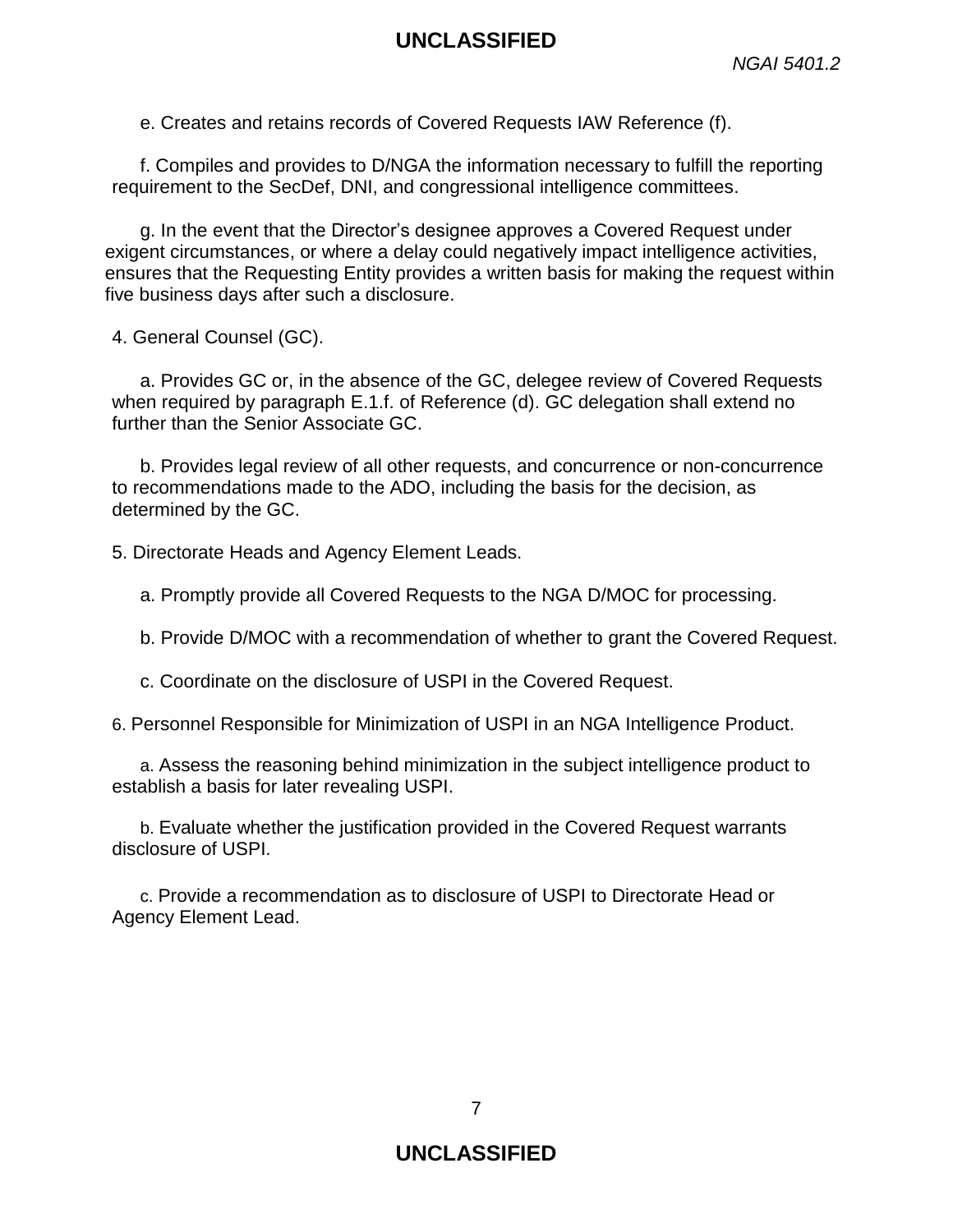#### ENCLOSURE 3

#### PROCEDURES

1. Covered Requests Submitted to NGA.

a. Directorate Heads or Agency Element Leads forward all Covered Requests to the Chief, MOCP, as shown in Appendix 1 to Enclosure 3.

b. Chief, MOCP, ensures that Covered Requests contain the following written documentation:

(1) The name or title of the individual who is making an official request on behalf of the Requesting Entity.

(2) Information that uniquely identifies the specific NGA-disseminated intelligence report containing the requested USPI.

(3) The name or title of each individual who will receive the US person identity information at the time of release.

(4) A fact-based justification describing why each identified individual requires such USPI to carry out his or her duties.

c. Chief, MOCP, returns Covered Requests that do not contain the information required in paragraph 1.b. to the Requesting Entity for correction and resubmission.

d. For Covered Requests made during a period beginning on the date of a general election for President and ending on the date on which such President is inaugurated, Chief, MOCP, will ensure that the written documentation described in paragraph 1.b. includes:

(1) Whether the individual making the request has knowledge or belief that any US person identity information sought by the request is for an individual who is a member of the transition team as identified by the President-elect or Vice Presidentelect.

(2) Whether or not there is reasonable belief that the US person identity information sought by the request is an individual who is a member of the transition team as identified by the President-elect or Vice President-elect.

e. Chief, MOCP, forwards Covered Requests that were not originated and minimized by NGA to the originating Intelligence Community element for further action and direct response to the Requesting Entity.

8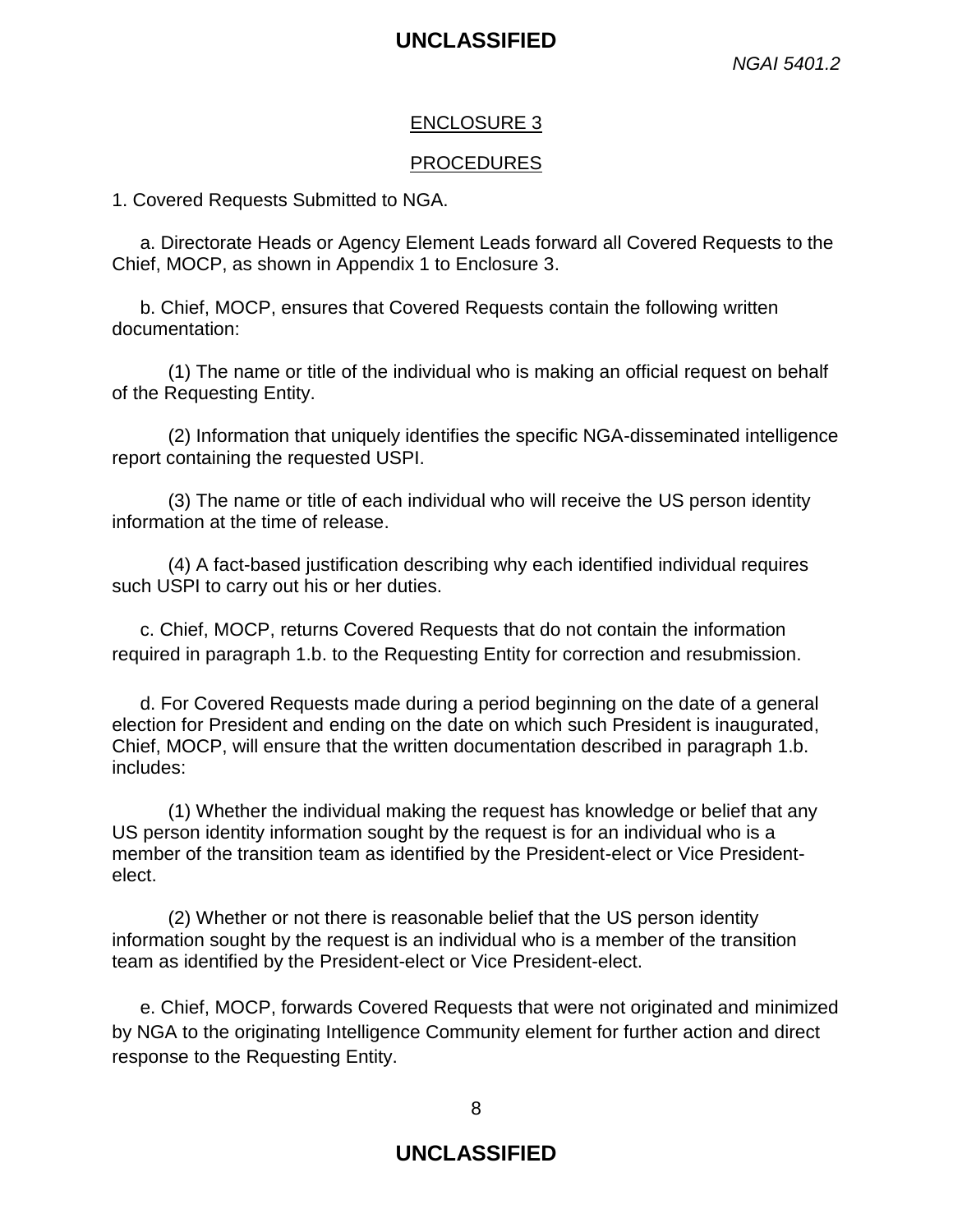f. Covered Requests containing the required information are forwarded to the appropriate Directorate Head or Agency Element Lead for evaluation.

g. Personnel originally responsible for minimizing USPI in NGA-derived intelligence reports or products IAW Reference (e) review each Covered Request and provide their Directorate Head or Agency Element Lead with a recommendation as to whether a request meets the standards for approval under applicable law and policy, including this Instruction.

(1) Originator reviews the Covered Request justification.

(2) Originator develops approval recommendation.

(3) Directorate Head or Agency Element Lead submits approval/disapproval recommendation to MOCP for processing.

h. Upon receipt of the Directorate Head's or Agency Element Lead's assessment, Chief, MOCP, considers whether a Covered Request meets the standard for approval under applicable law and policy, including this Instruction, and provides an assessment to OGC.

i. Chief, MOCP, retains permanent records with respect to Covered Requests, including the disposition of such requests, as required by Reference (f).

(1) Covered Request records shall be retained for not less than 5 years IAW Reference (d).

(2) Such records include, with respect to approved and denied requests, the name and title of the individual who approved or denied such requests.

j. Annually by 1 February, D/MOC compiles a report of Covered Requests and forwards it to the D/NGA for submission IAW Reference (d).

2. MOCP Review and Evaluation. Chief, MOCP, reviews and evaluates disclosure of USPI recommendations for compliance with Reference (d) prior to forwarding to GC for legal review.

3. GC Review and Evaluation.

a. Reviews Covered Request documentation and recommendations to reveal USPI.

b. Provides concurrence or nonconcurrence with a recommendation to the ADO to reveal USPI previously minimized in an NGA intelligence product based on compliance with the standards for approval under applicable law and policy, including this Instruction.

9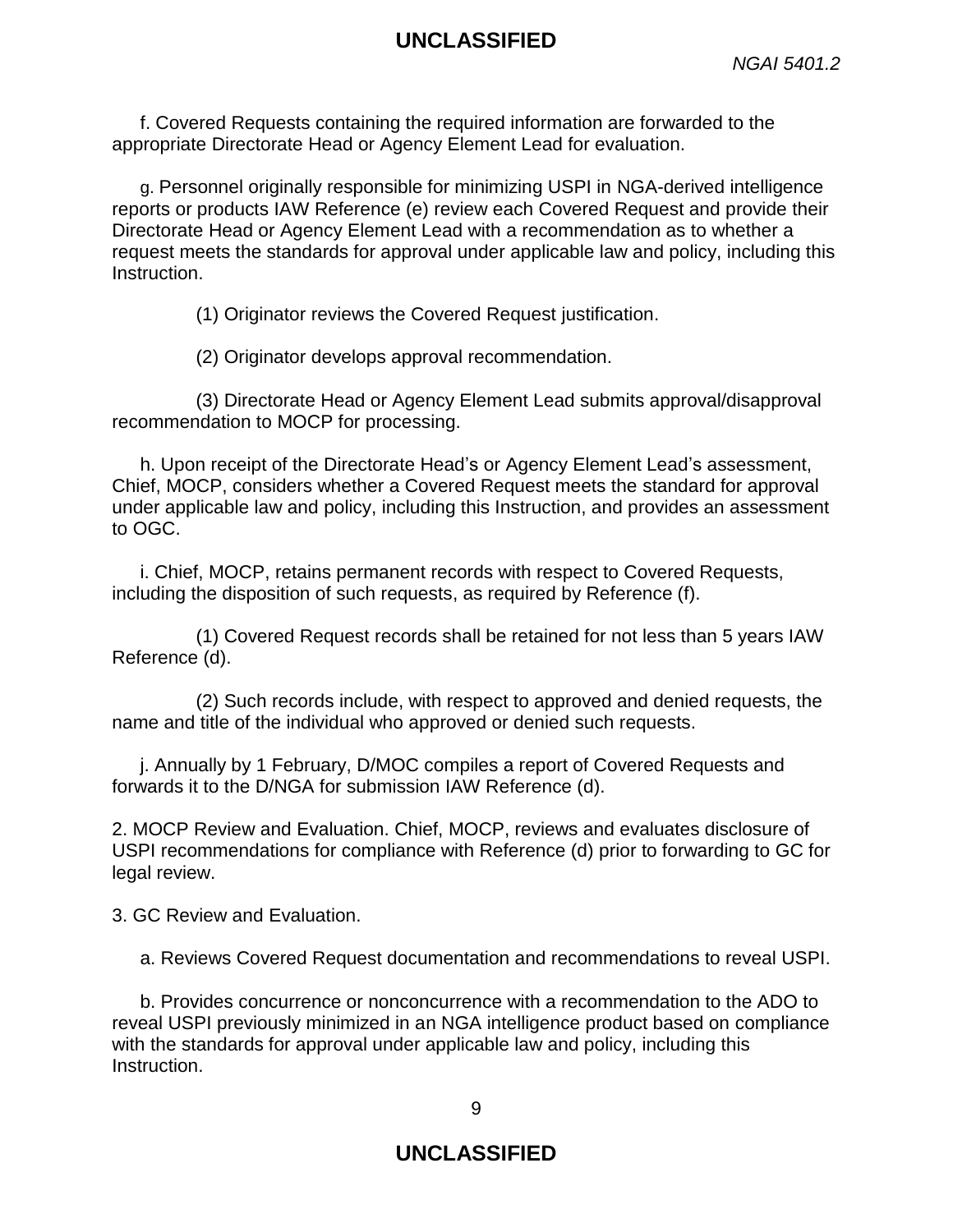4. ADO Approval/Disapproval of Covered Request. ADO considers the facts and circumstances of the Covered Request and approves or disapproves the disclosure of USPI originally minimized in NGA intelligence products.

5. D/MOC Covered Request Dissemination. D/MOC provides the Requesting Entity with the NGA response to the disclosure request.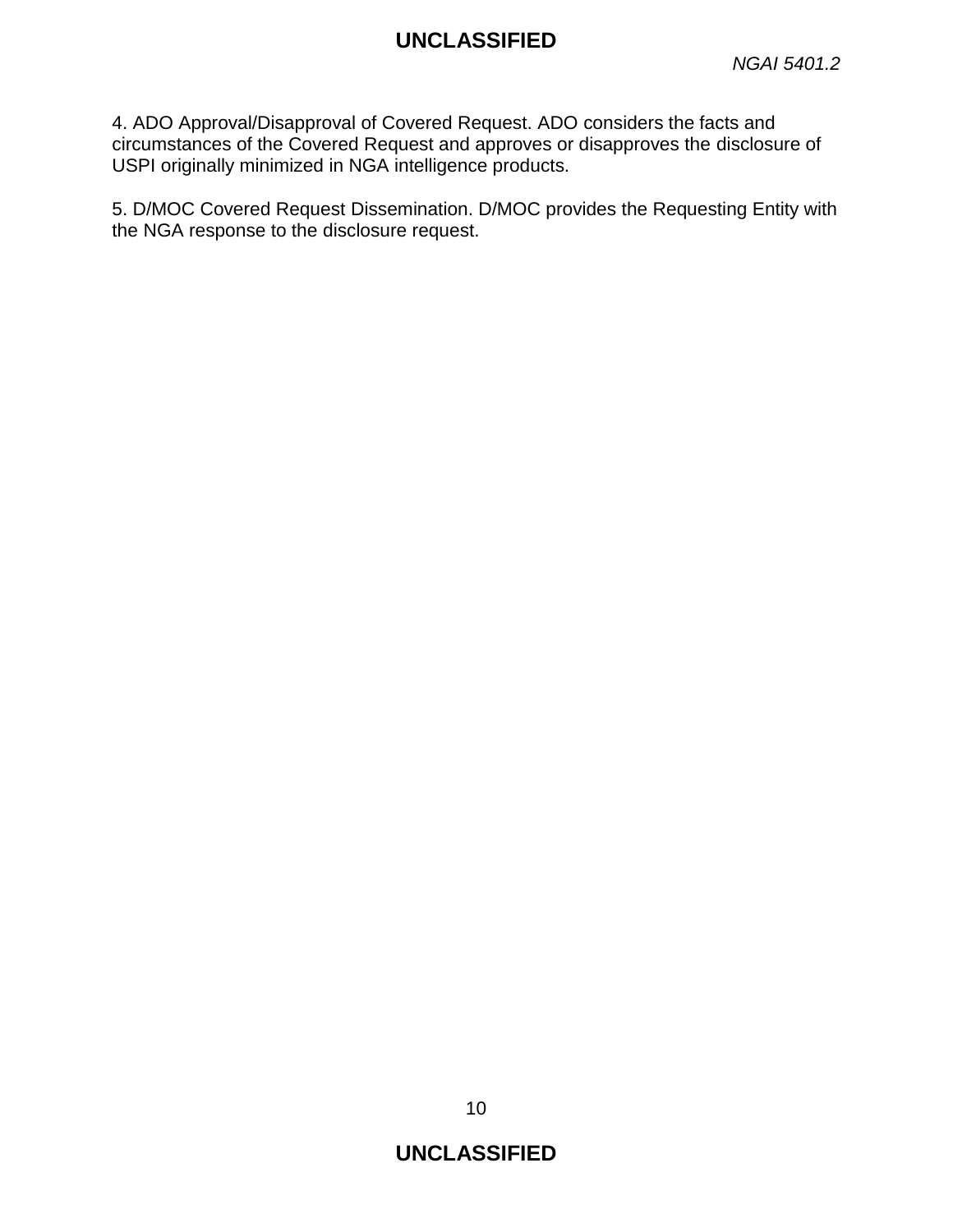#### APPENDIX 1